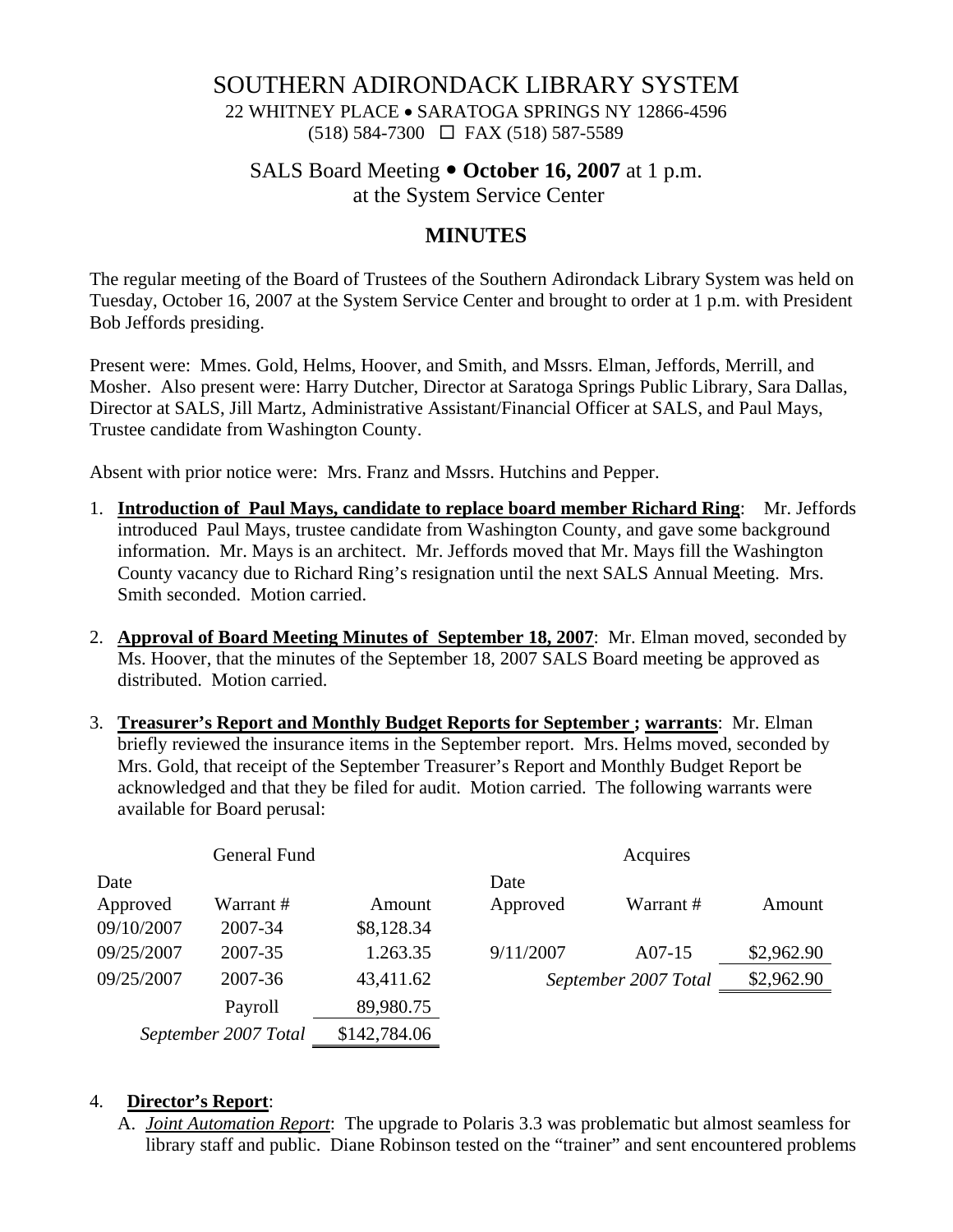to Polaris. The upgrade ran for six hours, then crashed. Diane once again worked with Polaris to fix the problems. Serials training is scheduled for November  $9<sup>th</sup>$  at SALS.

A Barracuda (Spam filter) box has been purchased. The amount of junk mail has decreased dramatically.

Diane and JA staff are working with Crandall Public Library staff on RFID self-check systems.

Saratoga Springs Public Library helped us dispose of recyclable computer equipment.

Member libraries were sent JA agreement letters for signature along with copies of all JA policies.

- i) *Presentation of Proposed 2008 JA Budget*: The proposed 2008 Joint Automation budget was presented. The deficit budget is planned to draw down excess funds. Mrs. Smith moved, seconded by Mr. Elman, that the proposed 2008 JA Budget be approved. Motion carried. Libraries should be aware that there may be a fee increase in 2009.
- ii) *Expiration of Rebecca Fasulo's term on JA Council*: Rebecca Fasulo's term on the Joint Automation Council will expire on December 31<sup>st</sup>. Ms. Fasulo is Director at Corinth Free Library, and does not choose to run for another term. The name of Tim McDonough, Director at Waterford Public Library, has been suggested.
- B. *Other*: There are several Library Directors retiring in the next few months: Anna Jane Abaray, Director at the Town of Ballston Community Library in Burnt Hills, Claudia Blackler, Director at Greenwich Free Library, Harry Dutcher (January 15<sup>th</sup>), Director at Saratoga Springs Public Library, and Jo Piracci (Spring), Director at the Clifton Park-Halfmoon Public Library.

CBS contacted Sara Dallas to be interviewed about Facebook; Mrs. Dallas is declining. Facebook is a social networking utility that connects people with friends and others who work, study and live around them. People use Facebook to keep up with friends, upload an unlimited number of photos, and share links and videos.

The insurance company inspected the building and grounds. They recommended installation of smoke detectors. Battery powered smoke detectors are not acceptable. This will be referred to the Building Committee for further discussion.

The concert series was successful; please mark your calendars for the finale at Crandall Public Library on Monday, December  $10<sup>th</sup>$  at the Wood Theater at 7 p.m.

The Galway Public Library won the Joseph Shubert Award for their Story Quilt program. They will receive their award (\$1,000) at NYLA in Buffalo. Clifton Park-Halfmoon Public Library also won an award from the Public Library section of NYLA for their "green" building.

Jo Piracci, Director at Clifton Park-Halfmoon Public Library, will speak at NYSALB on "green" buildings.

The new carpeting is expected to be installed within the month. Staff is starting to prepare their work areas.

Florence Harshe, SALS Founding Director, will be 90 years old today!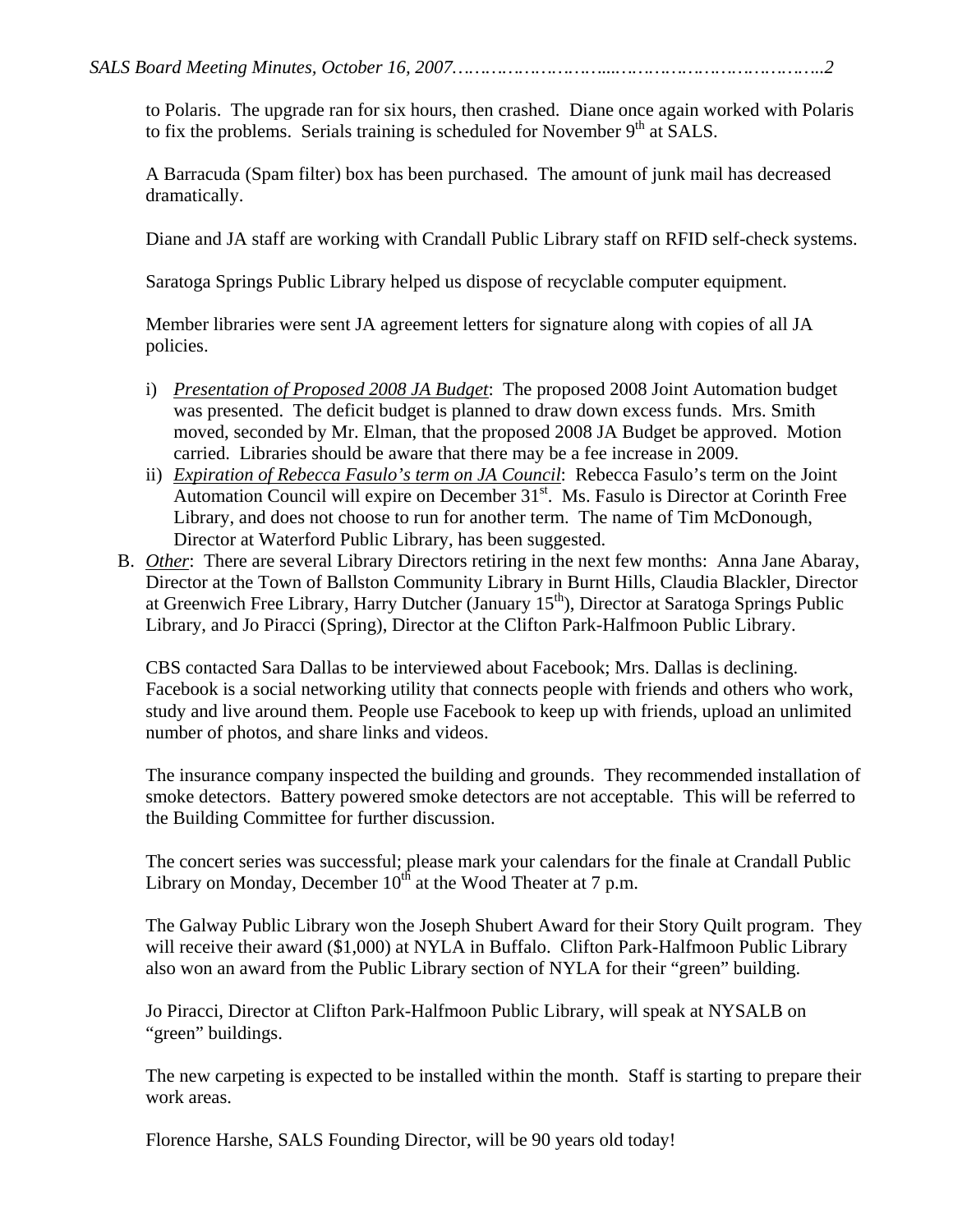#### 5. **Committee Reports**:

- A. *Audit & Finance*:
	- i) Approval of Proposed 2008 SALS budget: Mr. Merrill recommended approval of the proposed 2008 SALS budget which was distributed at the last meeting. He noted that it is a balanced budget. There were no questions. Motion carried. (No second necessary as from a Committee).
- B. *Building*:
	- i) Landscaping Project: Mrs. Gold reviewed activities and plans of the SALS staff volunteers for the Landscaping Project. Some of the yews have been cut down; the rest will be cut down. The viburnam and lilac bushes will be trimmed, and the committee will look into ways to disguise the generator with either plantings or a fence. They are planning a combination of plants and flowers that will give year round color.
- C. *Bylaws Committee*:
- D. *Central Library Aid and Services*:
- E. *County Aid Coordinators*: Mr. Mosher stated that a request would be made to Saratoga County for Downloadable Audio Books in the amount of \$38,000.
- F. *Library Services*:
- G. *Personnel*: Ms. Hoover reported that Mrs. Martz attended a NYSHIP meeting and suggests rewording vested status. This would lessen SALS liability. Discussion followed. Ms. Hoover proposed the following resolution:

As an additional condition of vested status an enrolled employee who terminates employment at SALS before retirement age is eligible to continue coverage under NYSHIP as a vestee if the enrollee has terminated employment within five years of the date on which he or she is entitled to receive a retirement allowance.

Motion carried. Mr. Elman abstained.

- H. *Trustee Nominating*:
- I.  $50<sup>th</sup> Anniversary Committee: Mrs. Gold reported that SALS 50<sup>th</sup> Anniversary Annual Meeting$ will be held at the Holiday Inn, with an Open House reception at SALS prior to the meeting. Nancy Pearl will be the speaker, and Clifton Park-Halfmoon Public Library, Crandall Public Library, and Saratoga Springs Public Library will contribute to her fee, as she will also be doing programs at Clifton Park-Halfmoon Public Library and Saratoga Springs Public Library. Other details, such as souvenirs, have been discussed.
- J. *Ad Hoc Compensation*: The Ad hoc Compensation Committee will meet immediately after the Board meeting.

# 6. **Unfinished Business**:

# 7. **New Business**:

- A. *Yearly Agreement between JAC and Libraries*: (see Director's Report)
- B. *Proposed 2008 JA Budget*: (see Audit & Finance Committee)
- C. *Appointment of Tim McDonough to JA Council (term to expire 12/31/2010)*: Mr. Elman moved, seconded by Mrs. Helms, that Tim McDonough, Director at Waterford Public Library, be appointed to the JA Council for a three year term to expire 12/31/2010. Motion carried.
- D. *Contract with Velocity*: The new contract with Velocity (delivery service) has been received. There is no escalator clause. The new contract period is from January 1, 2008 through December 31, 2010.The new price for daily delivery is \$13.50 per stop (up from \$13.13 per stop) when there are  $0$ —10 totes, and \$25 per stop when there are  $11+$  totes. The pricing is for three years and the 3% fuel surcharge is included in the rate. CDLC, MVLS, and UHLS have